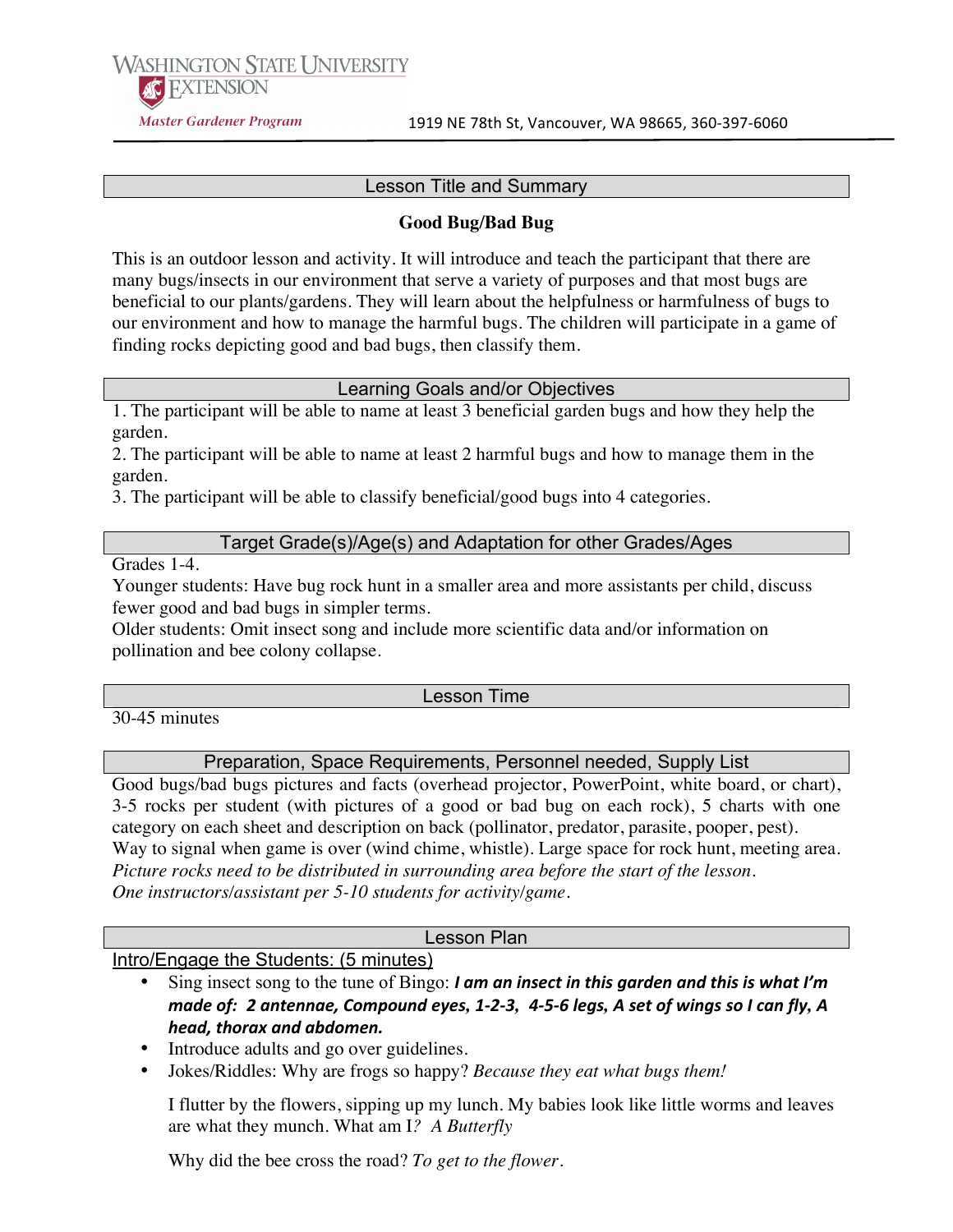Lesson Steps and Activities: (20-30 minutes, allow 10-15 minutes to discuss beneficials and pests, 5-10 minutes for the insect game.)

• *Teach that many of the beneficials and pests are insects and that 98% of insect species are beneficial: of every 100 insects, only 2 are "bad" or harmful in our gardens. Discuss the categories Pollinator, Predator, Parasite, Pooper, and Pest then discuss at least one or two beneficials from each category and 3-5 pests common in your area. Show pictures of the bugs (PowerPoint, poster, or overhead projector), ask what it is and what do you know about each bug. Ask if it is good or bad in our gardens and if it is a pollinator, predator, parasite, pooper, or pest.*

*Five charts with the "P" categories on the front and descriptions on the back.*

Pollinators: Discuss pollination (take pollen to other plants so they can grow and produce fruit and seeds), and why important for plants and us. To encourage flying beneficials, we can grow flowering plants that provide the nectar and pollen they need at certain times in their life cycles.

Predators: Prey on other insects; eat pests that harm plants.

Parasites: Destroy pests by laying their eggs on or inside them. When the eggs hatch, the parasite feeds on the pest.

Poopers: Also known as decomposers. They eat, digest, and excrete (poop) dead plant material so that the nutrients in the plant material are returned to the soil; break down plant waste into fertilizer. They also aerate (add air) the soil, which improves the soil structure.

Pests: Eat and harm plants that we want to eat. Eat and harm plants that help our gardens be beautiful.

#### *Beneficials:*

**Ground Beetles**-Shiny black, ½-1" long insects. The smaller species eat other insects, caterpillars, cutworms, and grubs; some smaller species prey on slugs and snails and their eggs. Predator (Larvae-Pooper)

**Lady Bugs (Lady Beetles)-**Feeds on aphids, mealybugs, spider mites and other pests. Predator

**Lacewings**-1" long flying insects that feed only on nectar, pollen, and honeydew; but the larvae (look like ½' long alligators) eat aphids, leafhopper, thrips, mites. Predator

**Spiders**-Spiders catch all kinds of insects. The spiders that are dangerous to us are not garden spiders, they do not live in gardens, and they usually do not live in our area. We can be thankful for spiders because they eat garden pests; they are a natural pest control! Predator

**Honey Bees**-pollinate, plus make honey. Pollinator

**Yellow Jackets/other wasps-** pollinate and eat many pests (caterpillars, flies, beetle grubs). Pollinator

**Parasitic Wasps-**lays eggs in pest host and the immature wasp feed inside the pest. Parasite

**Butterflies**-pollinators and food for some birds. Pollinator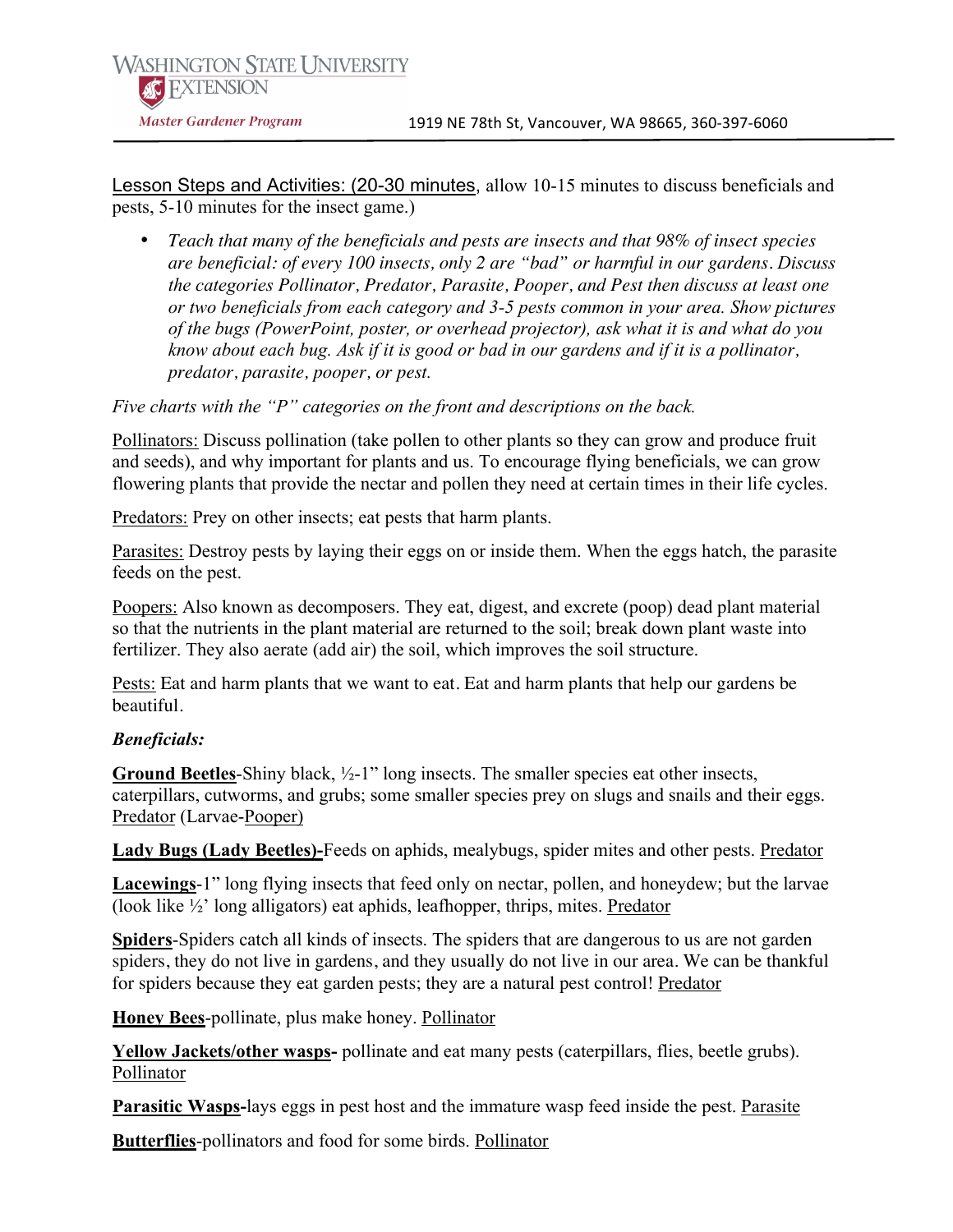**Dragonflies and Damselflies**- eat mosquitoes, aphids and other pest bugs. Predator

**Predatory Mites**-predatory of pest mites such as spider mites. Predator

**Preying Mantids**-preys on many pests but will also eat other beneficial insects including butterflies. Predator but can also be Pest when preys on beneficials

**Centipedes**-prey on pest and insects in the soil including slugs, worms, and fly pupae. Predator

**Worms such as earthworms, red wigglers-**Aerate the soil and add nutrients to the soil through their digestive process. Pooper

**Pill Bugs (Sow Bugs, Roly-Poly)-** Feed on dead plant matter. Pooper

**Nematode**-Worm-like. (Pooper)

*Pests:* Discuss how they are harmful and how to manage garden pests. Teach that beneficials need to be encouraged by not using pesticides which kill both beneficials and pests. Discuss how to discourage pests by building healthy soil, sowing plants in the correct place and at the the proper time, giving plants the proper care and correct amount of water and growing plants that provide nectar and pollen throughout the year.

**Slugs**-eat leaves of plants, whole plants and/or leave ragged holes in the leaves.

**Aphids**-About ¼" long insects, suck plant sap.

**Leaf Miners**-very small, only 1/10," larvae damage leaves of edible crops by mining inside of leaves.

**Cutworms**-moth larvae (brown segmented casing) that chew through plant stems at the base or under the soil and may feed on foliage.

**Leafhopper**-Inserts eggs into plant stems. When hatched, they eat the sap on the host plant.

**Grubs/Beetle Grubs**-The larva of beetles, eat many crops.

**Mealybugs**-Insects that feed on plant juices.

**Thrips-**very small, less than 1/25", feed on plant and flower tissue, extract the plant's fluids.

**Gall Mites**-very small (microscopic), damages plant foliage.

• Explain Activity/Game: Have participants search for 3-5 hidden picture rocks in outlying area. Give boundaries and any guidelines (they may not collect more that one of each kind of bug, number of total rocks to collect, come back in 5-10 minutes when signal sounds). When gathered back, ask each participant to partner with the person next to them to divide/classify their rocks into 2 groups: Beneficials and Pests. Ask them to name the insects as they classify. Monitor activity then ask to name some pests. Make corrections. Then have participants classify their beneficials into their benefit category (pollinator, predator, parasite, pooper). Briefly check each group and discuss; ask to name some beneficials from each category. Have participants bring rocks to front or other designated place, or ask to re-distribute rocks for subsequent groups (give parameters and remind to have bug picture showing on top of rocks).